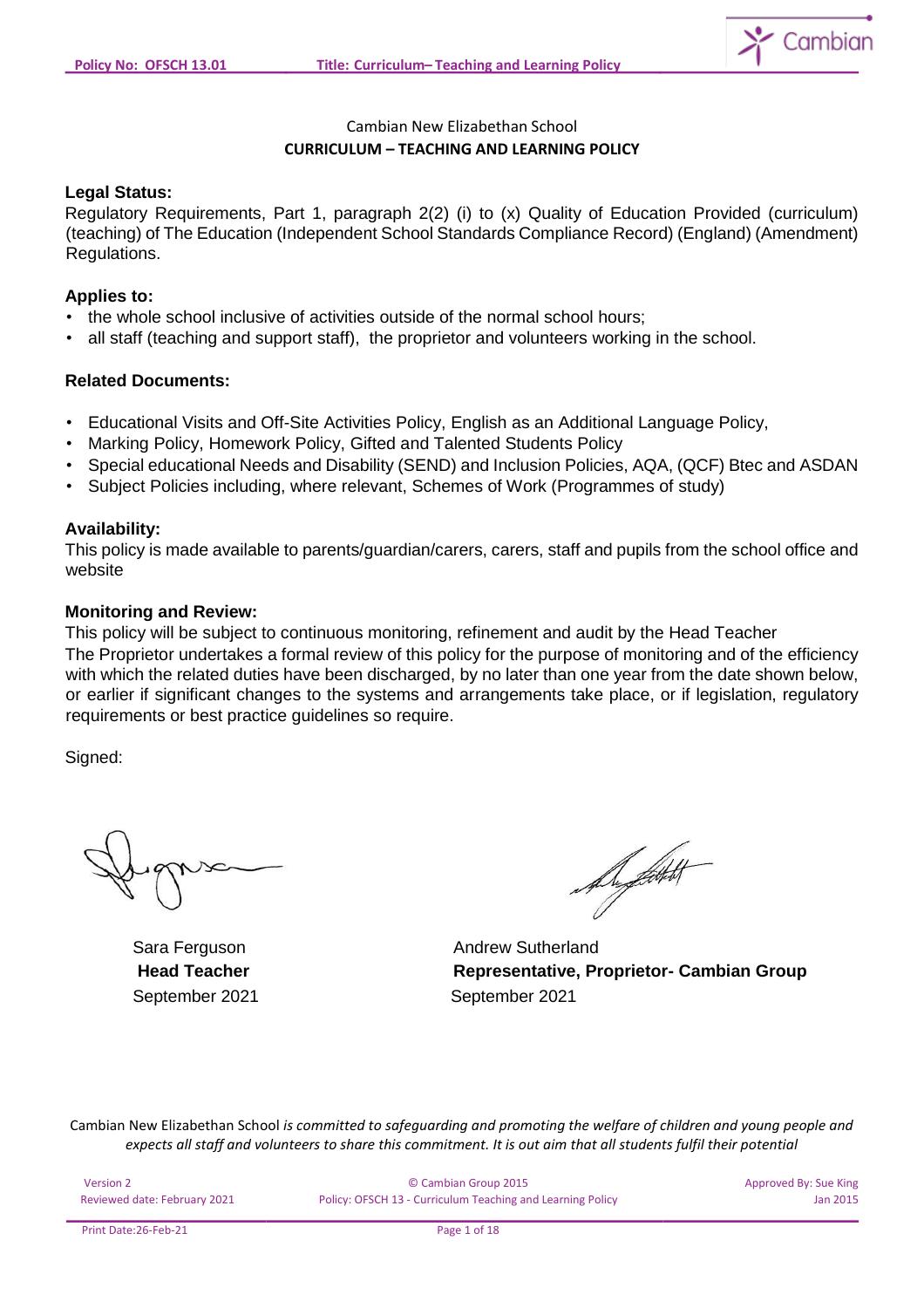

#### **Ethos and Vision**

Imagine the joy and excitement of learning in a vibrant, well-structured learning environment where each pupil's individual strengths, talents and aptitudes are nurtured and developed. Cambian New Elizabethan School is an inclusive school which strives to provide a first-class education that encourages pupils to think independently and to develop their full intellectual, creative and physical potential. Its success is the result of the recognition of the unique worth and importance of each child. The school makes provision for children and young people in Key Stage 2 to Key Stage 5 inclusively. The school will provide an environment in which all its members feel safe, valued and respected. Every pupil will be encouraged to acquire a sensitivity to the feelings and needs of others, accept personal responsibility for his or her actions, and treat all property with due care, irrespective of its ownership. The school will celebrate achievement and promote pupils' achievement through praise whenever appropriate. Behaviour that undermines the happy environment that is such a hallmark of school life, such as bullying, insensitivity, discrimination, bad language or acts of intolerance, will not be accepted.

By knowing every pupil socially, emotionally and academically, we can employ strategies and practices giving the opportunity for each pupil will flourish and acquire the confidence and self-belief to achieve a fulfilling and successful future and to become confident, accomplished and ambitious young adults. At our school we know and support each and every one of our pupils. No effort is spared to ensure that they acquire the confidence and self-belief required for success in the world beyond school. Our pastoral care Is at the heart of the way we look after our pupils. Their detailed knowledge of individual abilities and talents enables them to monitor pupils' progress very attentively, and help them cope successfully with the educational and personal challenges of schooling.

Our school offers a curriculum which is balanced and broadly basedand which:

- promotes the spiritual, moral, cultural, mental and physical development of pupils at the school and of society and
- prepares pupils at the school for the opportunities, responsibilities and experiences of later life.

Our curriculum comprises all learning and other experiences that each school plans for its pupils. The national curriculum forms one part of the school curriculum. We make provision for sex and relationship education to pupils at the secondary stage. The national curriculum is just one element in the education of every child. It provides pupils with an introduction to the essential knowledge that they need to be educated citizens. It introduces pupils to the best that has been thought and said; and helps engender an appreciation of human creativity and achievement. There is time and space in the school day and in each week, term and year to range beyond the national curriculum specifications. The national curriculum provides an outline of core knowledge around which teachers can develop exciting and stimulating lessons to promote the development of pupils' knowledge, understanding and skills as part of the wider school curriculum.

### **Pupil Profile**

Our school currently provides for a wide spectrum those with social, emotional and mental health difficulties (SEMH), as well as other needs or diagnoses, including mental health, ASC, ADHD, ADD, Dyslexia, Dyspraxia and other difficulties. Most of our children are referred to us and funded through the local authorities. Our age range is between 7 and 19 years of age. Some of our children will have a Statement of Special Educational Needs or an Education Health Care Plan. Others may be undergoing assessment.

| Version 2                    | © Cambian Group 2015                                       | Approved By: Sue King |
|------------------------------|------------------------------------------------------------|-----------------------|
| Reviewed date: February 2021 | Policy: OFSCH 13 - Curriculum Teaching and Learning Policy | Jan 2015              |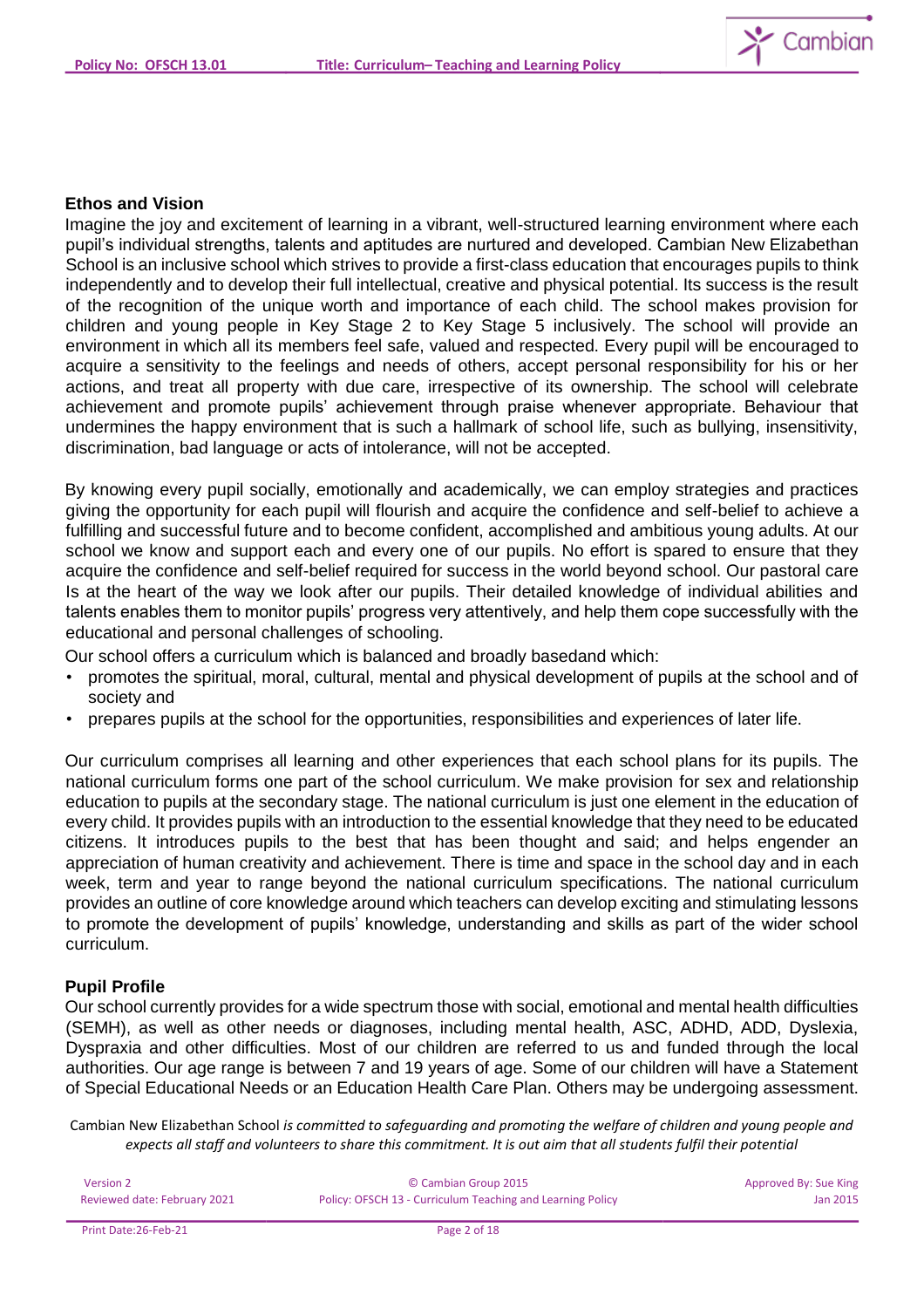

Emphasis in the school is thus on the development of community values, i.e. a caring and considerate attitude to others, good manners, self-discipline, service to the community and the pursuit of excellence. All this, of course, has a direct bearing on our curriculum design.

In our school the most important role of teaching is to promote learning in order to raise pupils' achievement. For us, teaching includes lesson planning, the implementation of plans, as well as marking, assessment and feedback. It also includes support and intervention strategies. In assessing the quality of the teaching in our school we take account of the evidence of pupils' learning, achievements and progress over time. When evaluating the quality of teaching in our school, we consider how successful the teaching is in promoting the learning, progress and personal development for every pupil by:

- extending the previous knowledge, skills and understanding of all pupils in a range of lessons and activities over time;
- enabling pupils to develop skills in reading, writing, communication and mathematics;
- enthusing, engaging and motivating pupils to learn;
- using assessment and feedback to support learning and to help pupils know how to improve their work
- differentiating teaching, by setting suitably challenging activities and providing support for pupils of different abilities, including the most able and disabled pupils and those who have special educational needs, so that they can all learn well and make progress
- enabling pupils to apply intellectual, physical or creative efforts and develop the skills to learn for themselves and setting high expectations
- using well-judged and effective teaching methods, deploying appropriate resources, managing class time and drawing on good subject knowledge and expertise to encourage pupils to make good progress
- managing instances of poor or disruptive behaviour.

Cambian New Elizabethan School is a place whose success is founded on the recognition of the unique worth and importance of each pupil. This ensures that no pupil is anonymous or unsupported. Individual attention along with small class sizes promotes confident learning and academic progress. It is integral to our purpose and incumbent on us to enable a nurturing approach to pupils provided by our expert and exceptionally attentive pastoral system, which supports the personal, social and academic development of each pupil. The close relationship between teachers, pupils and parents/carers/guardians ensures that pupils' strengths are built upon and needs for their individual development addressed

### **Values**

Our school curriculum is underpinned by our school values of TOLERANCE, decided upon by the students of the school. The pneumonic sums up the ethos of our school:

- T Tolerate others, regardless of differences, and be non-judgemental.
- O Obey the rules of the school and laws of the country.
- $L$  Life is what you make it.
- E Ensure you try your best to achieve a better form of yourself.
- R Respect other people, their belongings, and their beliefs.
- A Accept responsibility for your words and actions.
- N Never doubt yourself, you are amazing!
- C Care for and support others and yourself.
- E Enjoy participating, regardless of whether you win or lose.

| Version 2                    | © Cambian Group 2015                                       | Approved By: Sue King |
|------------------------------|------------------------------------------------------------|-----------------------|
| Reviewed date: February 2021 | Policy: OFSCH 13 - Curriculum Teaching and Learning Policy | Jan 2015              |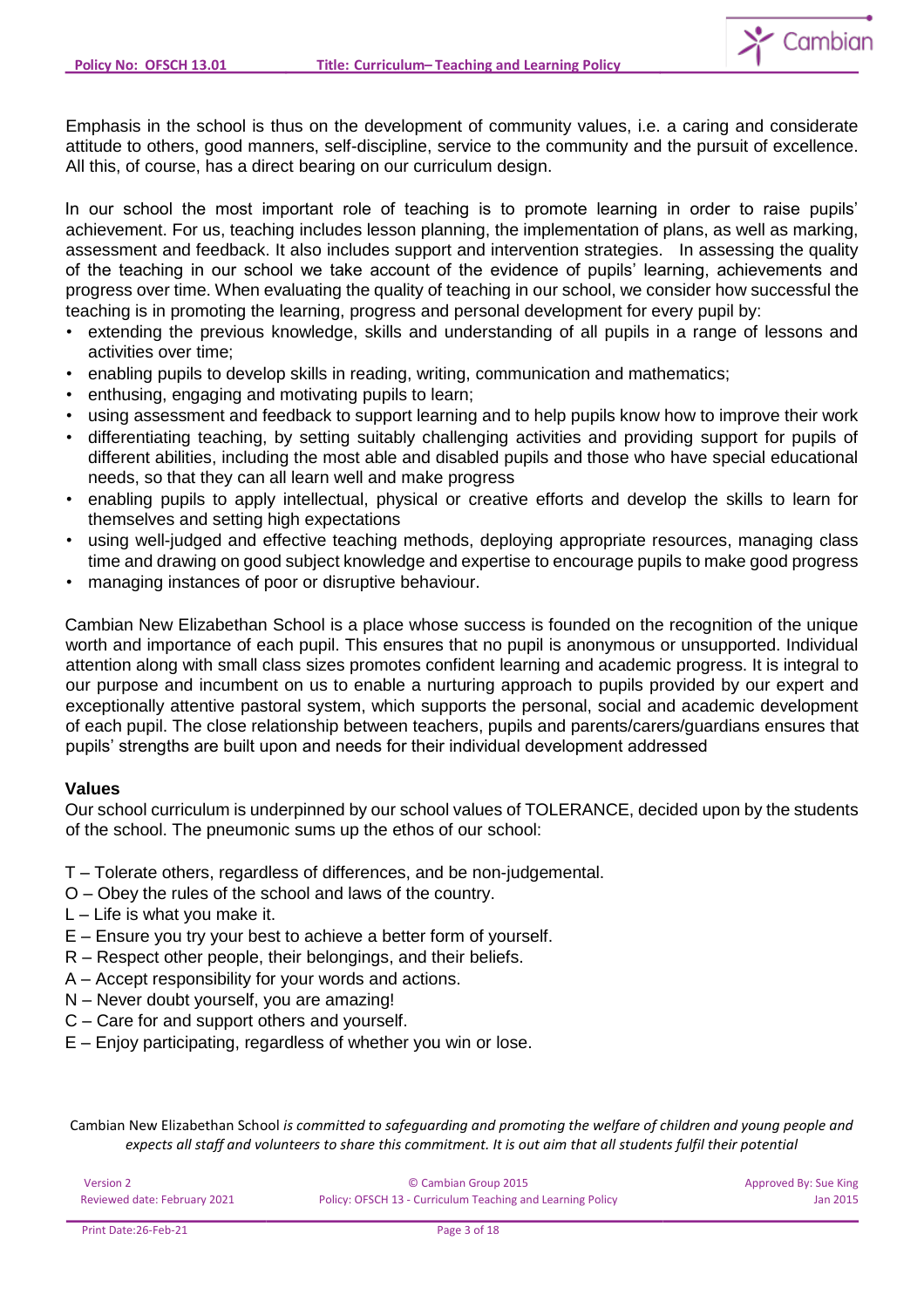

The curriculum is the means by which the school achieves its objective of educating Pupils in the knowledge, skills and understanding that they need in order to lead fulfilling lives, underpinned by these values. The curriculum seeks to promote the reputation of as a school that prepares pupils for further education and life-long involvement in learning, contributing confidently to an ethnically pluralistic society.

• We value the way in which all Pupils are unique, and our curriculum promotes respect for the views of each individual Pupil, as well as for people of all cultures. We value the spiritual and moral development of each person as well as their intellectual and physical growth.

- We value the importance of each person in our community. We organise our curriculum so that we promote co-operation and understanding between all members of our community.
- We value the rights enjoyed by each person in our society. We respect each Pupil in our school for who they are and we treat them with fairness and honesty. We aim to enable each person to be successful and we provide equal opportunities for all the Pupils at Cambian New Elizabethan School.
- We value our environment and we aim, through our curriculum, to teach respect for our world and how we should care for it for future generations, as well as our own.

In order to achieve the school's values, the curriculum will seek to reinforce the following features of Cambian New Elizabethan School which includes the:

- confidence, talent and high aspirations of its pupils;
- enquiring atmosphere and enjoyment of discourse that is a prominent feature of the school;
- support given to pupils in and outside the classroom by well-qualified, enthusiastic and knowledgeable staff.

Entry to programmes of study is, regardless of gender, race, disability, sexual orientation, religion or belief. In accordance with statutory requirements the School aims to make the curriculum accessible to all pupils as far as is reasonably practicable. The School has a policy for Special Educational Needs and Disabilities, and an Accessibility Plan which are available to parents on request. The children are encouraged to:

- have confidence in who they are as individuals, identifying courage as a worthy attribute;
- stand up for the positive values that engender meaningful loyalties and strong communities. These include: humility, dignity, compassion and integrity;
- promote supportive relationships, and a respect for diversity and difference;
- be self-disciplined, self-directed, and demonstrate self-control;
- participate in the transformation of their society through reflection, sensitivity and action**.**

# **Essential Skills**

Cambian New Elizabethan School is committed to providing a curriculum which ensures that all of its pupils acquire and develop skills appropriate to their aptitude, this may mean grouping some students with peers slightly older or younger than them. We aim to give a broad and balanced curriculum in the following areas:

# *Linguistic (*including MFL )

This area is concerned with developing pupils' communication skills and increasing their command of language through listening, speaking, reading and writing. These skills are most overtly brought into focus in lessons in English, and also in modern languages. The teaching of literacy and literary skills is not, however, confined to these subjects, and the policy of the school is that teachers of all subjects will encourage good linguistic and literary standards in all pupils' work. Communication skills are enhanced. .

| Version 2                    | © Cambian Group 2015                                       | Approved By: Sue King |
|------------------------------|------------------------------------------------------------|-----------------------|
| Reviewed date: February 2021 | Policy: OFSCH 13 - Curriculum Teaching and Learning Policy | Jan 2015              |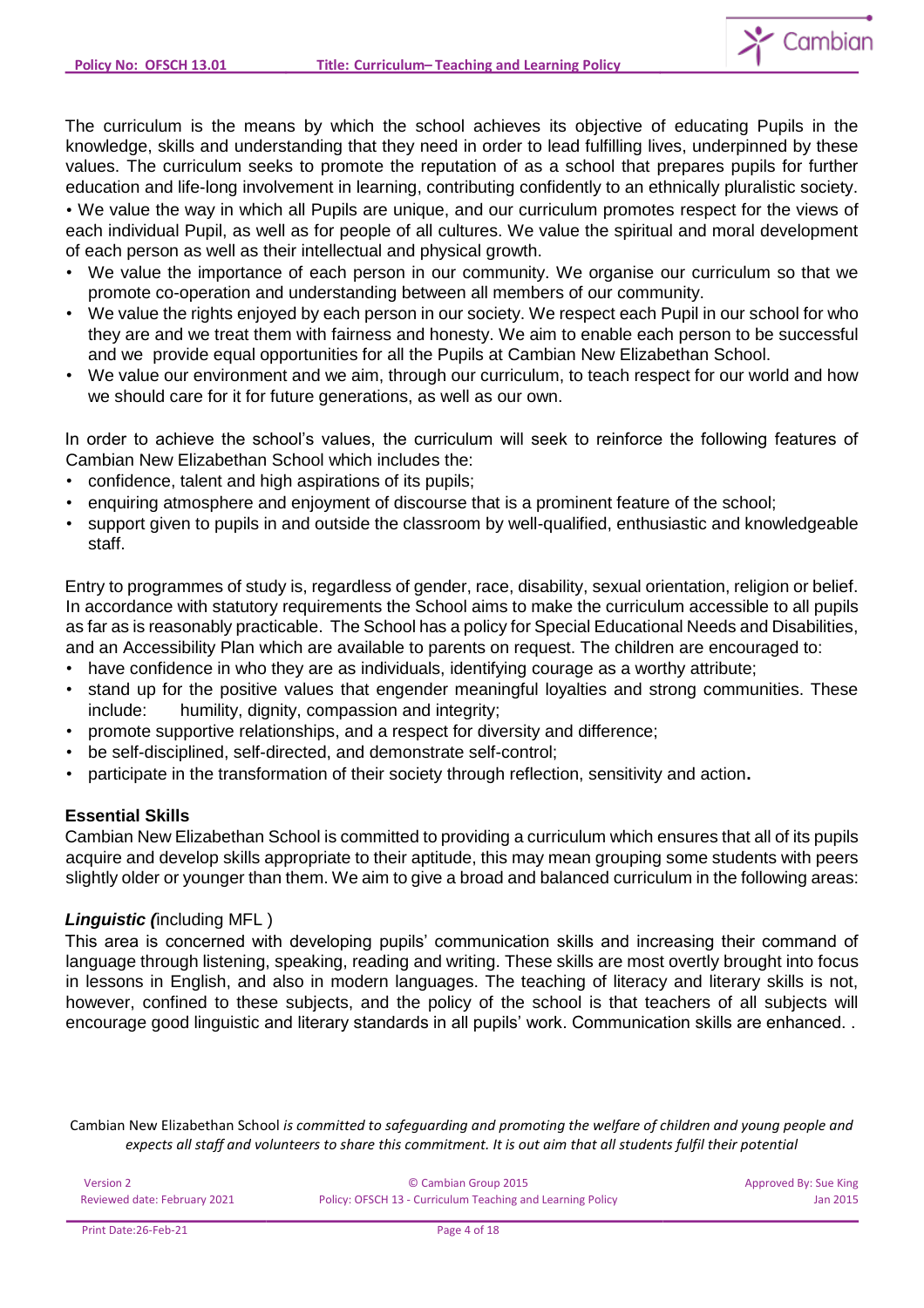

### *Mathematical*

This area helps pupils to make calculations, to understand and appreciate relationships and patterns in number and space and to develop their capacity to think logically and express themselves clearly. Their knowledge and understanding of mathematics should be developed in a variety of ways, including practical activity, exploration and discussion.

### *Scientific*

This area is concerned with increasing pupils' knowledge and understanding of nature, materials and forces and with developing the skills associated with science as a process of enquiry: for example, observing, forming hypotheses, conducting experiments and recording their findings.

*Technological* (including Art and Design, ICT DT and Food Technology)

These skills can include information and communication technology (ICT); developing, planning and communicating ideas; working with tools, equipment, materials and components to produce good quality products; and evaluating processes and products.

### *Human and Social* (including Geography, History and Religious Studies)

This area is concerned with people and with their environment, and how human action, now and in the past, has influenced events and conditions. In most schools, the subjects of history and geography make a strong contribution to this area. In our school our topic based Personal, Social and Health and Economic (PSHE) education alongside our knowledge and understanding of the world makes a strong contribution to this area.

### *Physical*

*This* area aims to develop the pupils' physical control and co-ordination as well as their tactical skills and imaginative responses, and to help them to evaluate and improve their performance. Pupils should also acquire knowledge and understanding of the basic principles of fitness and health.

*Aesthetic and creative* (including Art, Drama, and Music) This area is concerned with the processes of making, composing and inventing. There are aesthetic and creative aspects of all subjects, but some make a particularly strong contribution, including art, music, dance, drama and the study of literature, because they call for personal, imaginative, and often practical, responses.

### **Sex and relationships education**

The School provides Sex and Relationships education in the basic curriculum. Pupils are encouraged and guided by moral principles and taught to recognise the value of family life. The syllabus for the School's Sex and Relationships Education is available to parents/guardian/carers. It forms a key part of the Personal, Social and Health Education (PSHE) course and has regard for the government's guidance in *Sex and Relationship Education Guidance (2019).* In accordance with the law the biological aspects of human reproduction remain compulsory for all pupils, but parents/guardian/carers may withdraw their pupils from any other part of the sex education provided without giving reasons. Additional sex education classes are put in place on a short to medium term bases. These are for individual pupils who may be becoming more sexually aware, experiencing puberty or other development phases where this extra guidance is beneficial.

#### **Political education**

The promotion of partisan political views in the teaching of any subject in the School is forbidden by law. Political issues are introduced in a number of courses and are presented in a balanced manner.

| Version 2                    | © Cambian Group 2015                                       | Approved By: Sue King |
|------------------------------|------------------------------------------------------------|-----------------------|
| Reviewed date: February 2021 | Policy: OFSCH 13 - Curriculum Teaching and Learning Policy | Jan 2015              |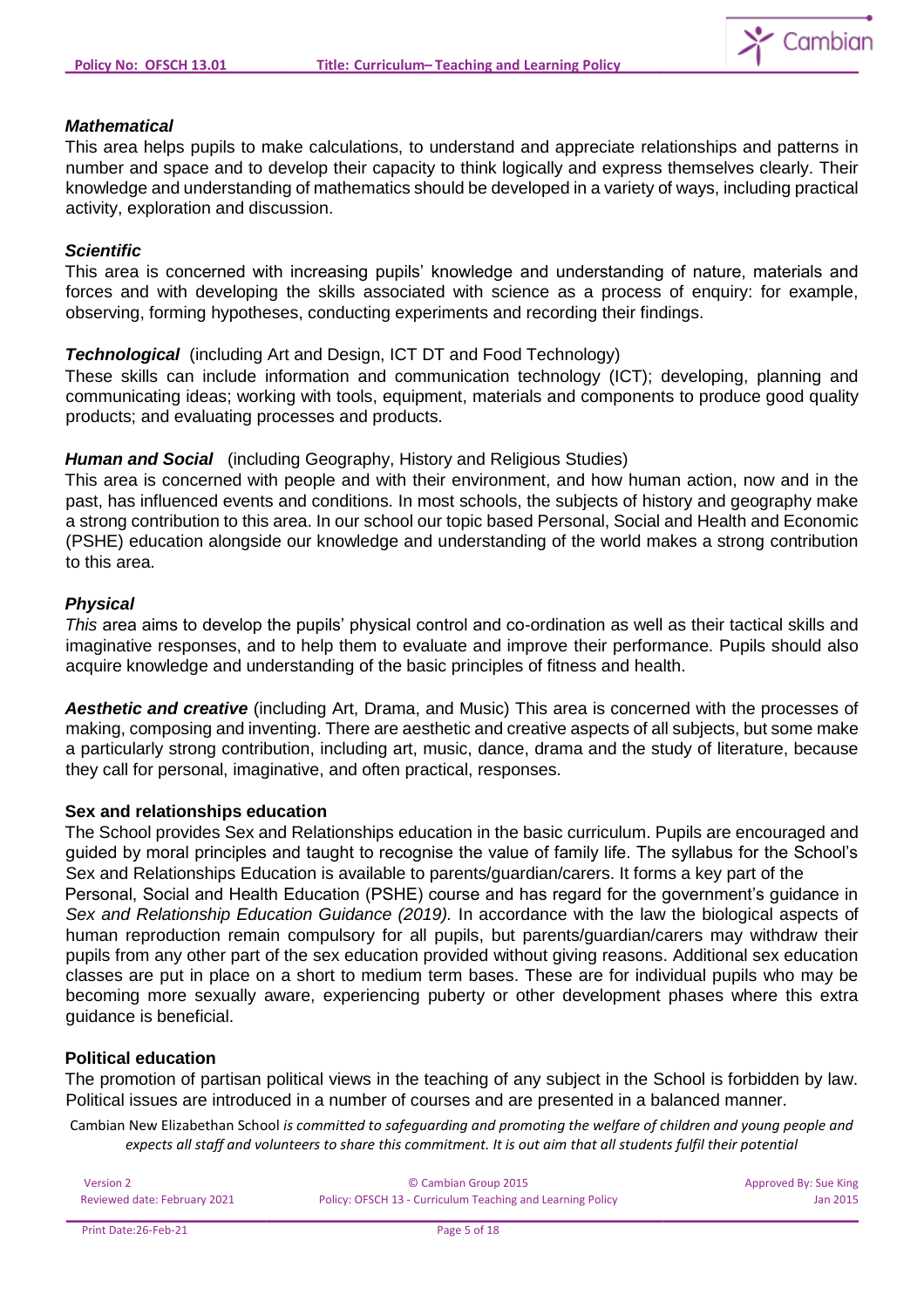

### **Religious education**

Religious Education is incorporated into distinct lessons available to all pupils. Other religions are also taught, so pupils have a broader understanding of the diverse world that they are living in.

### **PE and games**

All Pupils are expected to take part in the school's Physical Education and Games programme. Pupils can only be excused from PE and Games lessons for medical reasons, for which a note from a parent will suffice, or other reasons agreed with the school.

# **Spiritual, Moral, Social and Cultural Development (SMSC)**

This policy statement and the declared values of the school are enhanced by the linked qualities of Spiritual, Moral, Social and Cultural Development. Cambian New Elizabethan School is a nondenominational school where pupils of all faiths and belief systems are encouraged to strive for academic excellence and a spirit of open and shared enquiry, whilst developing their individual potential and qualities of character so they can make a positive contribution to the world. This SMSC policy links and strengthens other policies so that the ideals of the school's ethos and mission statement become a reality for its Pupils. Whilst SMSC is integral to all aspects of our curriculum, PSHEE and religious education make a strong contribution. Pupils are led towards distinguishing right from wrong, to respect the law and towards acting consistently with their beliefs and with a view to the consequences of their own and others' actions. We actively promote fundamental British Values of democracy, the rule of law, individual liberty and mutual respect and tolerance of those with different faiths and beliefs. Our school:

- leads pupils towards becoming confident and positive contributors to their community and effective users of its services and facilities according to their maturity;
- enables pupils to gain insights into the origins and practices of their own cultures and into those of the wider community;
- takes steps to ensure that the pupils appreciate racial and cultural diversity and avoid and resist racism, and
- ensure that pupils are able to understand and respond to risk, for example risks associated with extremism, new technology, substance misuse, knives and gangs, personal relationships and personal safety.
- enable pupils to develop their self-knowledge, self-esteem and self-confidence;
- encourage pupils to accept responsibility for their behaviour, show initiative and understand how they can contribute to community life;
- provide pupils with a broad general knowledge of public institutions and services in England;
- assist pupils to acquire an appreciation of and respect for their own and other cultures in a way that promotes tolerance and harmony between different cultural traditions;
- encourage pupils to respect the fundamental British values of democracy, the rule of law, individual liberty and mutual respect and tolerance of those with different faiths and beliefs and
- precludes the promotion of partisan political views in the teaching of any subject in the school.

We also take such steps as are reasonably practicable to ensure that political issues are brought to attention of pupils-

- while they are in attendance at the school;
- while they are taking part an extra-curricular activities which are provided or organized by or on behalf of the school; or
- in the promotion at the school, including through the distribution of promotional material, of extracurricular activities taking place at the school or elsewhere;

| Version 2                    | © Cambian Group 2015                                       | Approved By: Sue King |
|------------------------------|------------------------------------------------------------|-----------------------|
| Reviewed date: February 2021 | Policy: OFSCH 13 - Curriculum Teaching and Learning Policy | Jan 2015              |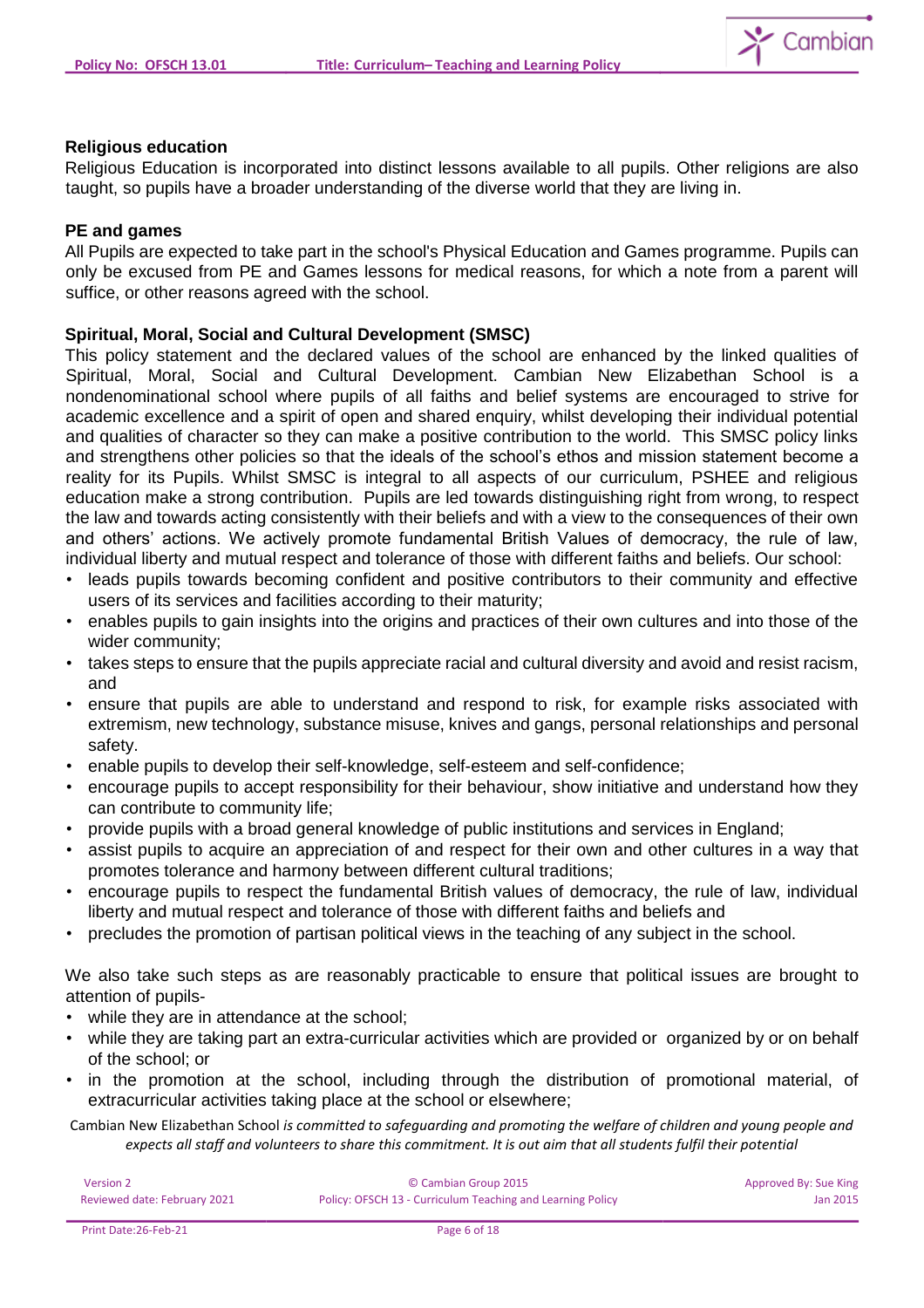

• being offered a balanced presentation of opposing views.

Therefore the understanding and knowledge expected of the pupils in Cambian New Elizabethan School as an outcome of our positive approach to SMSC includes

- *An understanding of how citizens can influence decision-making through the democratic process;*
- *An appreciation that living under the rule of law protects individual citizens and is essential for their wellbeing and safety;*
- *An understanding that there is a separation of power between the executive and the judiciary, and that while some public bodies such as the police and the army can be held to account through Parliament, others such as the courts maintain independence;*
- *An understanding that the freedom to hold other faiths and beliefs is protected in law;*
- *An acceptance that people having different faiths or beliefs to oneself (or having none) should be accepted and tolerated, and should not be the cause of prejudicial or discriminatory behaviour;*
- *An understanding of the importance of identifying and combatting discrimination.*

# **Personal, Social and Health Education (PSHE) and Citizenship**

Cambian New Elizabethan School is committed to providing a comprehensive programme of PSHE education for all pupils, which is appropriate to their age and needs. Responsibility for developing and implementing this programme rests with the Head Teacher. Each child's PSHE education and Citizenship education informs all aspects of the school day. The form this takes ranges from the way we treat each other to planning food technology lessons based on individual's cultural heritage. We have a crosscurricular approach to PSHE education and its associated objectives may be addressed in such areas as Drama, Science, Assemblies or other curriculum areas. Our structured play sessions are specifically tailored to the needs of the group, from working with a child coping with parallel play to facilitating turn taking and initiation. We 'help pupils achieve more' by ensuring that all pupils are given the opportunity to be healthy, stay safe, enjoy and achieve, make a positive contribution and achieve economic well-being.

We provide positive experiences through planned and coherent opportunities in the curriculum, extracurricular activities and through interactions with teachers and other adults for our pupils. Our range of artistic, sporting and other cultural opportunities is available to pupils through the curricular and extracurricular programme, and their participation in these opportunities. We plan our, personal, social and health education and citizenship through assemblies and curricular areas to help our pupils acquire values and skills to enable them to develop independence and choose their path in life. Cambian New Elizabethan Schoolseeks to:

- develop an ethos and environment which encourages a healthy lifestyle for pupils;
- use the full capacity and flexibility of the curriculum to help pupils to achieve safe and healthy lifestyles;
- provide high quality Physical Education, with specialised teachers, and sport to promote physical activity;
- promote an understanding of the full range of issues and behaviours which impact upon a lifelong health and well-being.

We aim for our pupils to understand and appreciate the range of different cultures and faiths in modern democratic Britain. We use our schemes of work and other plans which enable pupils to develop an understanding of public services and institutions and to take their place in modern democratic British society. We provide a range of quality opportunities for pupils to take on responsibility in school and make a positive contribution to the school, local and wider communities.

In order to expose students to the wider community, effective links have been established with Kemp Hospice, Worcester University, West Mercia Police and Tesco Supermarkets.

| Version 2                    | © Cambian Group 2015                                       | Approved By: Sue King |
|------------------------------|------------------------------------------------------------|-----------------------|
| Reviewed date: February 2021 | Policy: OFSCH 13 - Curriculum Teaching and Learning Policy | Jan 2015              |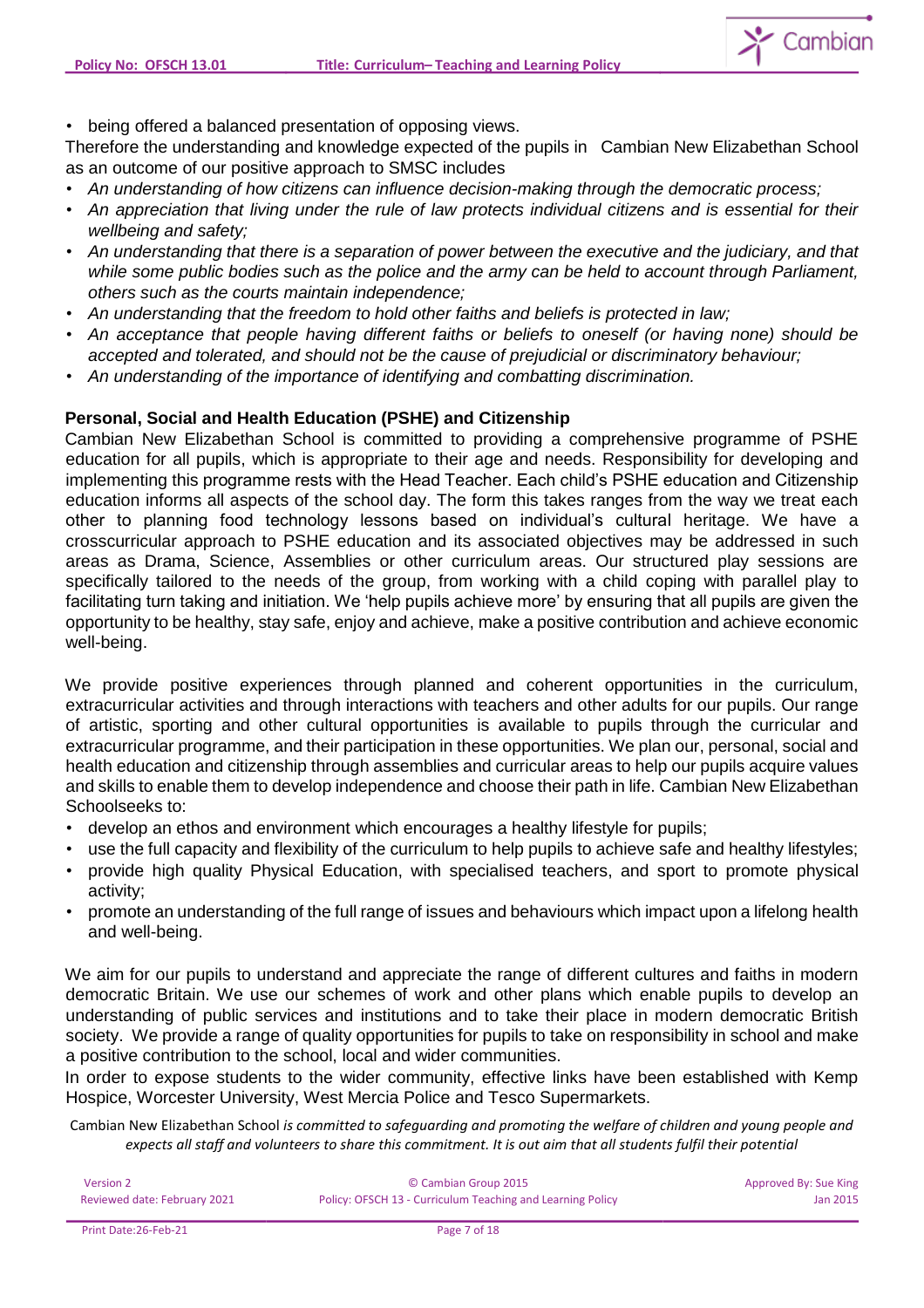

### **Transition Support**

We carefully manage the transition of our pupils throughout the school and also in preparing pupils for further education. Cambian New Elizabethan School advice to pupils and their parents/guardian/carers about the transition process from the Primary School to the Secondary School. Our staff also spends time towards the end of the current academic year working with their new prospective class for the year ahead. This allows pupils to familiarise themselves with their new teacher in readiness for the next year group. We are especially careful in ensuring that transitions for children with SEND are fully prepared at each stage both internally and externally.

### **Preparation for the future**

Cambian New Elizabethan School provides an appropriate curriculum for preparing pupils for further higher education, career choices and adult life. We aim to provide pupils with insights into the world of work, the range of career opportunities available to them, entry routes and what further training and education they can and/or need to access. It arranges work experience and advice is given concerning further and higher education.

### **Standards of attainment**

We carry out data analysis each year and use the data provided to find out how well pupils in our school are achieving, compared with pupils in similar schools. We analyse the statistics to help answer the following questions:

- Do pupils perform better in some subjects than others?
- Are there significant differences between boys' and girls' performances?
- How well are the more able pupils doing, and do enough pupils achieve the higher levels?
- Can we identify any groups of pupils who may be underperforming?
- Can we identify any groups of pupils who are gifted and talented?
- Can we compare expectations and estimates with final results.

### **The Curriculum, Academic Excellence and Public Examinations**

Whilst accepting the need to prepare its pupils for public examinations and further and higher education, Cambian New Elizabethan School will strive to ensure that the pursuit of these goals is consistent with achieving the other goals set out in this policy.

#### **Organisation and planning**

We plan our curriculum in three phases. We agree long-term plans whose schemes of work give an annual overview of the content of the curriculum for each key stage. From these plans the teachers identify curriculum aims appropriate for the year group they teach. The overview policies and plans are updated by our curriculum co-ordinator following liaison with all teaching staff. They indicate what topics are to be taught in each term and to which groups of pupils. This long-term plan is reviewed on an annual basis. In our medium-term plans, we give clear guidance on the objectives and teaching strategies that are used when teaching each topic. Our short-term plans are written by our teachers write on a weekly or daily basis. They are used to set out the learning objectives for each session and to identify the resources and activities required for the lesson. When teaching we focus on motivating the pupils and building on their skills, knowledge and understanding of the curriculum, so that they reach the highest level of personal achievement. We use the school curriculum plan to guide our teaching. This sets out the aims, objectives and values of the school and details what is to be taught to each year group. These are reviewed annually and may be subject to change.

| Version 2                    | © Cambian Group 2015                                       | Approved By: Sue King |
|------------------------------|------------------------------------------------------------|-----------------------|
| Reviewed date: February 2021 | Policy: OFSCH 13 - Curriculum Teaching and Learning Policy | Jan 2015              |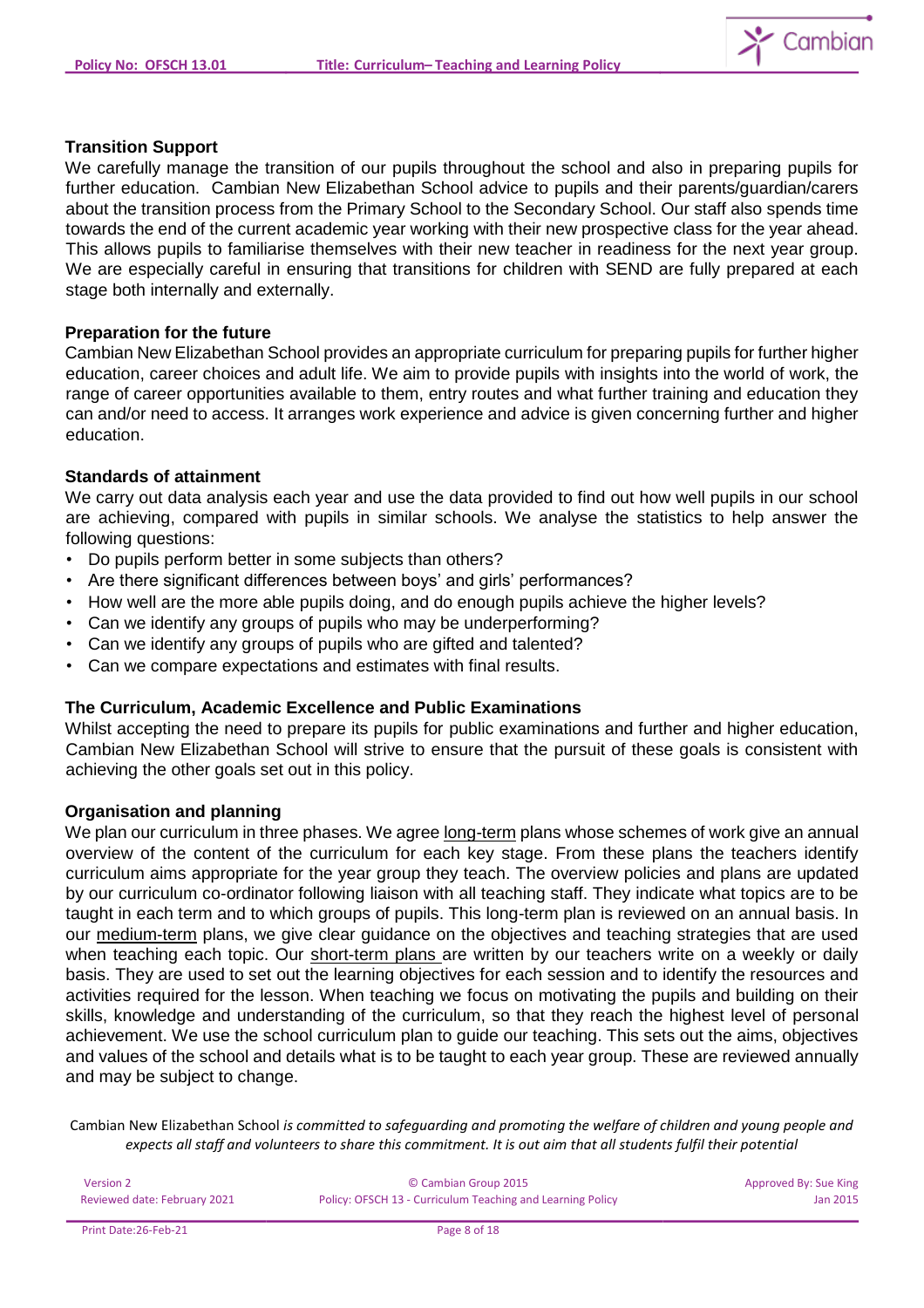

We base our teaching on our knowledge of the pupils' level of attainment. Teachers make on-going assessments of each pupil's progress, and they use this information when planning their lessons. It enables them to take into account the abilities of all their pupils. Our prime focus is to develop further the knowledge and skills of the pupils. We strive to ensure that all tasks set are appropriate to each pupil's level of ability. When planning work for pupils with special educational needs we give due regard to information and targets contained in the pupils' Personalised Learning Plans (PLP) Teachers modify teaching and learning as appropriate for pupils with disabilities. We value each child as a unique individual, and teachers are familiar with the relevant equal opportunities legislation covering race, gender and disability. We strive to meet the needs of all our pupils, and to ensure that we meet all statutory requirements related to matters of inclusion. We have high expectations of our pupils, and we believe that their work here at Cambian New Elizabethan School is of the highest possible standard they can achieve.

# **Disapplication**

In accordance with the law the School has the right to respond to individual needs by modifying the curriculum programmes. Decisions will only be made after discussion with the parents/guardian/carers and will allow a pupil:

- to participate in extended work-related learning
- with individual strengths to emphasise a particular curriculum area
- making significantly less progress than other pupils of his/her age to consolidate his/her learning and progress across the curriculum.

The curriculum underpins the fundamental aims of the School. The curriculum must be seen as the major component of a pupil's education which, together with the pastoral care and the extra-curricular activities offered, help pupils to develop a wide range of key and transferable skills so that they leave the school equipped to become a valuable member of society. Our planned curriculum activities are organised in order to promote learning and personal growth and development. We aim to provide a challenging and stimulating curriculum which encourages an enthusiasm for learning, intellectual curiosity, creativity, personal growth and development. Fundamental to the ethos of Cambian New Elizabethan School is our determination to provide an active learning environment for limitless minds. The school places great importance firstly on the individual development of each pupil, secondly, on the acquisition of the skills of research, evaluation and judgement required for independent study; thirdly, on the development of individual enthusiasms, both curricular and co-curricular; and fourthly on its pupils' development of qualities such as leadership, initiative and creativity.

The teaching at Cambian New Elizabethan School is committed to inspiring, motivating and enriching the learning opportunities of its Pupils in terms of both curricular and co-curricular delivery. Teaching styles are adapted to meet the varying needs of our Pupils. Our Schemes of work are designed to bring the curriculum to life and are interpreted creatively by teachers to inspire and challenge Pupils. To this end the aim of Cambian New Elizabethan School is to provide a broadly based academic curriculum that will be delivered within the context of the school's aims and mission. The curriculum underpins the fundamental aims of Cambian New Elizabethan School. The school encourages its pupils to develop intellectual independence and an enduring love of learning for its own sake, equipping them for the challenges of a rapidly changing world. The programmes of study at the School are inclusive of the National Curriculum. They include not only the full range of academic subjects but also a wide variety of physical and creative experiences. Pupils benefit from opportunities to exercise initiative, develop teamworking skills, and participate in visits beyond the classroom. The curriculum not only supports pupils' academic progress but also fosters in them awareness and understanding of a range of spiritual, moral, cultural and social issues. In this way, it promotes their development into compassionate, empathetic and confident individuals.

| Version 2                    | © Cambian Group 2015                                       | Approved By: Sue King |
|------------------------------|------------------------------------------------------------|-----------------------|
| Reviewed date: February 2021 | Policy: OFSCH 13 - Curriculum Teaching and Learning Policy | Jan 2015              |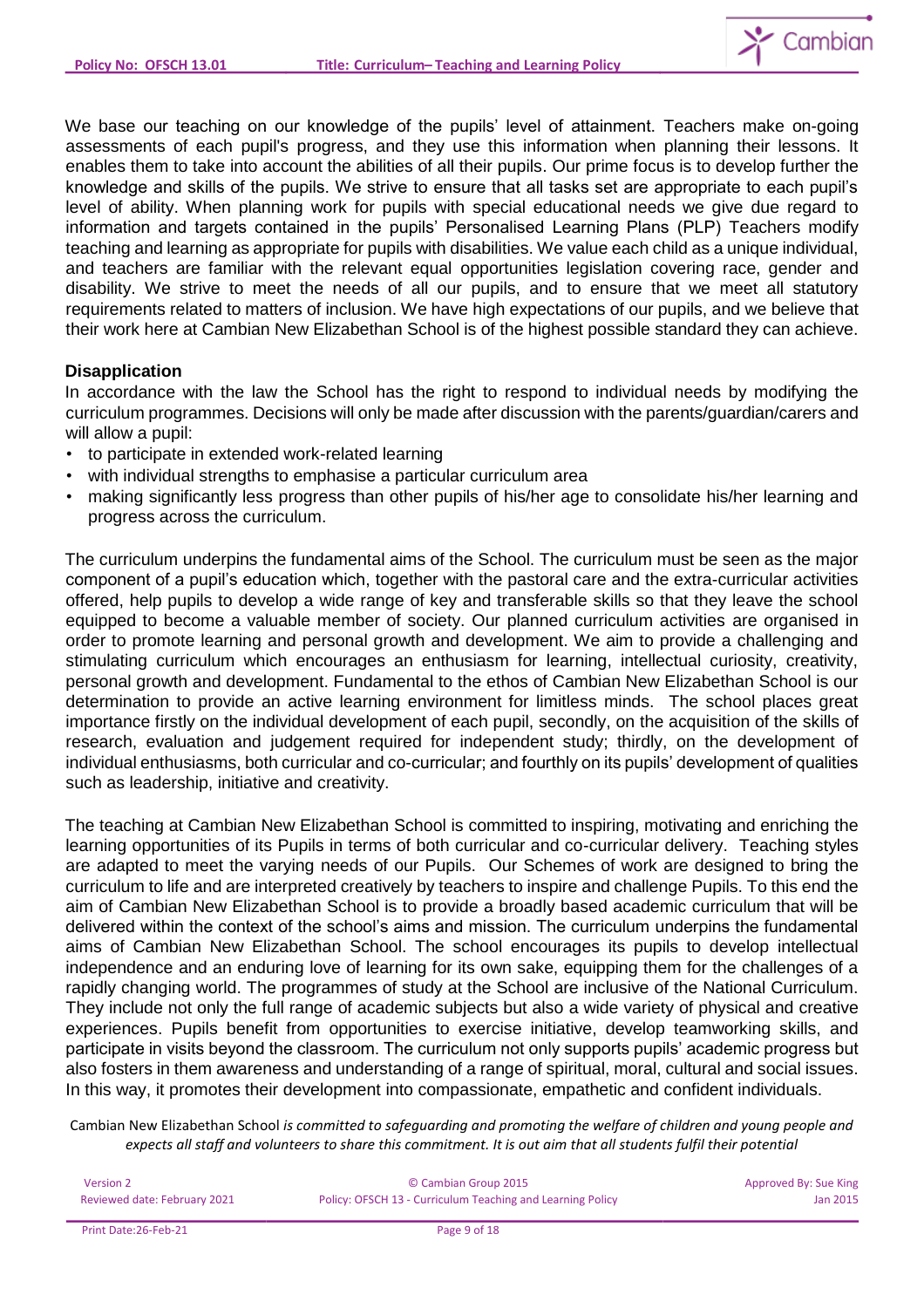

#### **Effective Ethos and Classroom Environment**

Cambian New Elizabethan School provides an academically challenging environment which is vibrant, happy, creative and stimulating. Our teachers have high expectations but equally foster a nurturing environment in order to promote pupils' academic growth and to provide the support they need in order to make excellent progress in their studies. We believe that a purposeful and structured learning environment is essential in promoting high standards. A positive caring environment and culture will promote positive self-esteem and confidence. Organised resources, displays of children's work, stimulating materials and bright, colourful, language enriched displays all help to provide the Optimal Learning Environment. We try to ensure that all tasks and activities that the children perform are safe. When we plan to take children out of school, we follow Department for Education (DfE) and Health and Safety (HSE) advice. We issue a 'one off' consent form for parents/guardian/carers to sign when a child enrols at school and an additional consent form for residential and adventure activities. We provide details of proposed outings for parents/guardian/carers' information

Our school is an attractive learning environment. We ensure that all Pupils have the opportunity to display their best work at some time during the year. We believe that a stimulating environment sets the climate for learning, and an exciting classroom promotes independent use of resources and high-quality work by the Pupils. All our teachers reflect on their strengths and weaknesses and plan their professional development needs accordingly. We do all we can to support our teachers in developing their skills, so that they can continually improve their practice. We conduct all our teaching in an atmosphere of trust and respect for all.

Each of our teachers makes a special effort to establish good working relationships with all pupils in the class. We treat the pupils with kindness and respect. We recognise that they are all individuals with different needs, but we treat them fairly and give them equal opportunity to take part in class activities. All our teachers follow the school policy with regard to discipline and classroom management. We set and agree with pupils the class code of conduct. We expect all pupils to comply with these rules that we jointly devise to promote the best learning opportunities for all. We praise pupils for their efforts and, by so doing, we help to build positive attitudes towards the school and learning in general. We insist on good order and behaviour at all times. When pupils misbehave we follow the guidelines for sanctions as outlined in our school behaviour policy.

We aim to provide a learning environment which is challenging and The role of the Head Teacher at stimulating, peaceful and calm, happy and caring, organised and well resourced, makes learnings accessible, encouraging and appreciative, welcoming, enabling equal access and inclusion and providing a professional working atmosphere**.** The Head Teacher is to provide strategic lead and direction, support and offer advice to colleagues and monitor Pupil progress in specific subject area or activities.

### **The curriculum and members of teaching staff**

Teachers ensure that an appropriate level and standard of homework is regularly set and marked so that learning outcomes may be consolidated and the needs of individual Pupils identified and met. We appreciate that people learn best in different ways. At our school we provide a rich and varied learning environment that allows Pupils to develop their skills and abilities to their full potential. **'**Pupils learn and flourish when they are healthy, protected from harm and authentically engaged and stimulated*.*'

Through our teaching we aim to:

• enable Pupils to become confident, resourceful, enquiring and independent learners;

| <b>Version 2</b>             | © Cambian Group 2015                                       | Approved By: Sue King |
|------------------------------|------------------------------------------------------------|-----------------------|
| Reviewed date: February 2021 | Policy: OFSCH 13 - Curriculum Teaching and Learning Policy | Jan 2015              |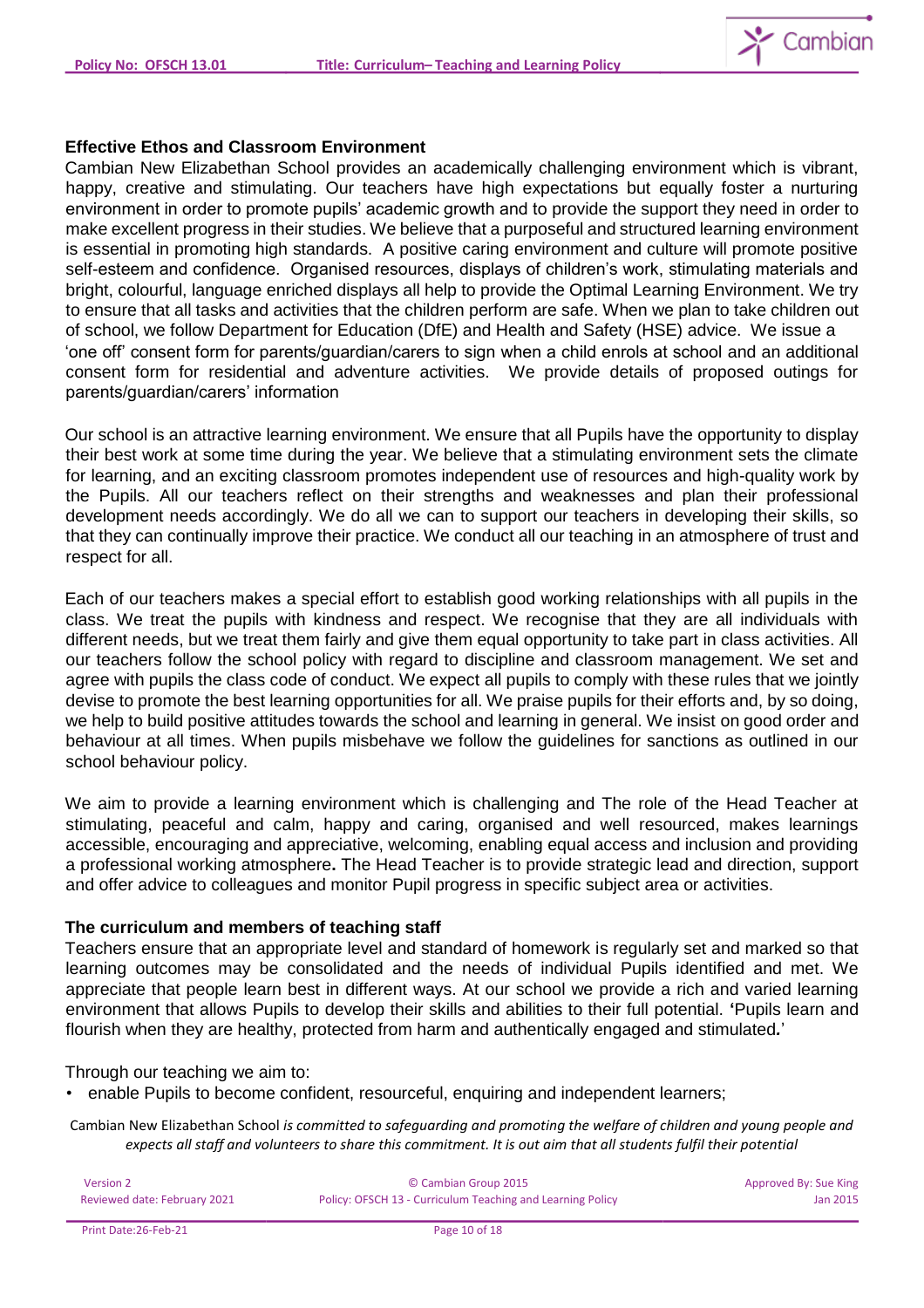

- foster Pupils' self-esteem and help them build positive relationships with other people;
- develop Pupils' self-respect and encourage Pupils to respect the ideas, attitudes, values and feelings of others;
- show respect for all cultures and, in so doing, to promote positive attitudes towards other people;
- cater for the needs of individual Pupils;
- personalise learning;
- enable Pupils to understand their community and help them feel valued as part of this community;
- help Pupils grow into reliable, independent and positive citizens;
- Enable achievement and provide challenge appropriate to the ability, interests and needs of each Pupil;

# **Auditing our Curriculum, Teaching and Learning:**

We ask ourselves the following questions when auditing our current performance:

How well are we doing?

- How do we compare with similar schools?
- What more should we aim to achieve?
- What must we do to make it happen?
- Self-evaluation and development is a critical part of the schools managerial role and teachers, care staff and managers will input into the development as well as pupils own feedback.

In Cambian New Elizabethan School the most important role of teaching is to promote learning in order to raise pupils' achievement. For us, teaching includes lesson planning, the implementation of plans, as well as marking, assessment and feedback. It also includes support and intervention strategies. In assessing the quality of the teaching in our school we take account of the evidence of pupils' learning, achievements and progress over time. When evaluating the quality of teaching in our school, we consider how successful the teaching is in promoting the learning, progress and personal development for every pupil by:

- extending the previous knowledge, skills and understanding of all pupils in a range of lessons and activities over time;
- enabling pupils to develop skills in reading, writing, communication and mathematics;
- enthusing, engaging and motivating pupils to learn;
- using assessment and feedback to support learning and to help pupils know how to improve their work; • differentiating teaching, by setting suitably challenging activities and providing support for pupils of different abilities, including the most able and disabled pupils and those who have special educational needs, so that they can all learn well and make progress;
- enabling pupils to apply intellectual, physical or creative efforts and develop the skills to learn for themselves and setting high expectations;
- setting appropriate homework;
- using well-judged and effective teaching methods, deploying appropriate resources, managing class time and drawing on good subject knowledge and expertise to encourage pupils to make good progress;
- managing instances of poor or disruptive behaviour.

Behaviour that undermines the happy environment that is such a hallmark of Cambian New Elizabethan School life, such as bullying, insensitivity, discrimination, bad language or acts of intolerance, will not be accepted

When evaluating the quality of the curriculum, we consider:

- the impact of the curriculum on pupils' academic and personal development and in preparing them for th
- opportunities, choices, responsibilities and experiences of adult life;

| Version 2                    | © Cambian Group 2015                                       | Approved By: Sue King |
|------------------------------|------------------------------------------------------------|-----------------------|
| Reviewed date: February 2021 | Policy: OFSCH 13 - Curriculum Teaching and Learning Policy | Jan 2015              |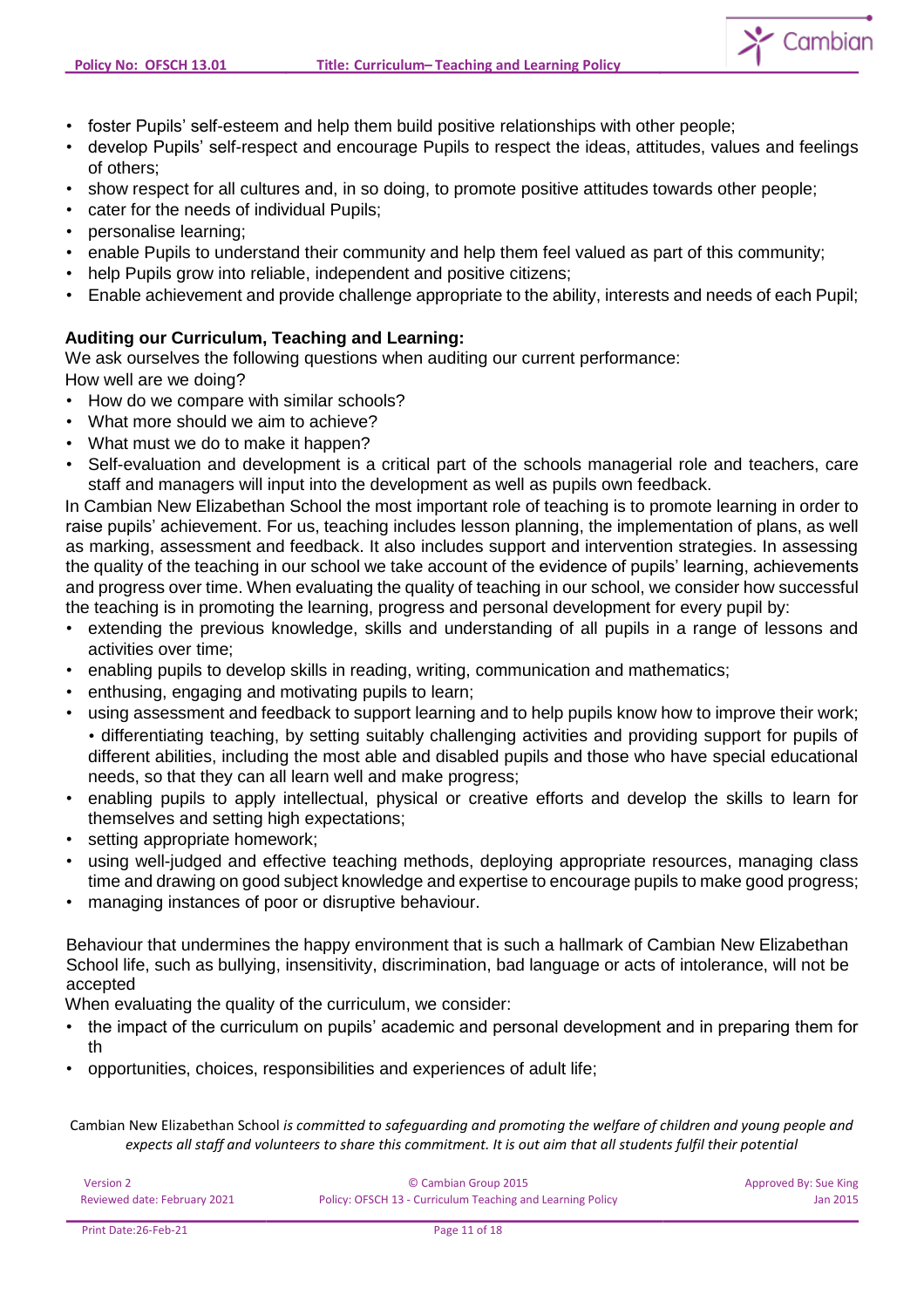

- the contribution of the curriculum to the school's particular ethos and aims and the impact on pupils' academic and personal development and well-being;
- how well curriculum planning is supported by appropriate schemes of work, builds systematically upon pupils' prior experience and plans for progression and
- the extent to which the curriculum is enriched by extra-curricular opportunities and through collaboration with other schools and organisations, including, for example, to provide appropriate careers guidance for our senior pupils and the views of our pupils, parents/guardian/carers and staff.

We design our curriculum to ensure that it is broad, well balanced and covers all the required areas of learning. We modify our curriculum and teaching to meet the needs of individuals and groups of pupils including our gifted and talented and disabled pupils or those with a special educational need. When evaluating the quality of the curriculum, we consider:

- the impact of the curriculum on pupils' academic and personal development and in preparing them for the opportunities, choices, responsibilities and experiences of adult life;
- the contribution of the curriculum to the school's particular ethos and aims and the impact on pupils' academic and personal development and well-being;
- how well curriculum planning is supported by appropriate schemes of work, builds systematically upon pupils' prior experience and plans for progression;
- the extent to which the curriculum is enriched by extra-curricular opportunities and through collaboration with other schools and organisations, including, for example, to provide appropriate careers guidance for our senior pupils and
- the views of our pupils, parents/guardian/carers and staff.

# **Effective Teaching - Expectations of Staff**

Staff are expected to actively promote the curriculum aims by:

- having high expectation of pupils.
- employing a variety of learning and teaching methods.
- ensuring that pupils are enabled to access the curriculum and given opportunities to be successful.
- delivering lessons which build upon previous experience, providing continuity and progression.
- providing learning opportunities which offer depth and challenge and motivate and inspire children.
- involving children in the process of learning, by discussing work, giving regular formative feedback through discussion, assessment and marking, negotiating targets and encouraging children to evaluate their personal achievements.
- developing pupils' skills to become independent learners.
- encouraging, reward and value achievement and effort, both formally and informally, through praise in the learning environment.
- working in partnership with children, staff and parents/guardian/carers to achieve shared goals.
- keeping parents/guardian/carers /carers regularly and fully informed about the progress and achievements of their children through reports and parents evenings.

The staff carry out book appraisals, whereby books are checked for consistency of marking and being up to date. Planning appraisals are carried out by Head Teacher who check planning is up to date and evaluated. All teachers are observed working with classes once or twice a year, and Newly Qualified Teachers (NQTs) are observed each half term. The criteria that we use have been agreed by all teachers, and are part of our teaching and learning policy. The teacher and the observer follow the observation with a discussion. The observer notes the strengths and areas for development, and gives a copy of this

| Version 2                    | © Cambian Group 2015                                       | Approved By: Sue King |
|------------------------------|------------------------------------------------------------|-----------------------|
| Reviewed date: February 2021 | Policy: OFSCH 13 - Curriculum Teaching and Learning Policy | Jan 2015              |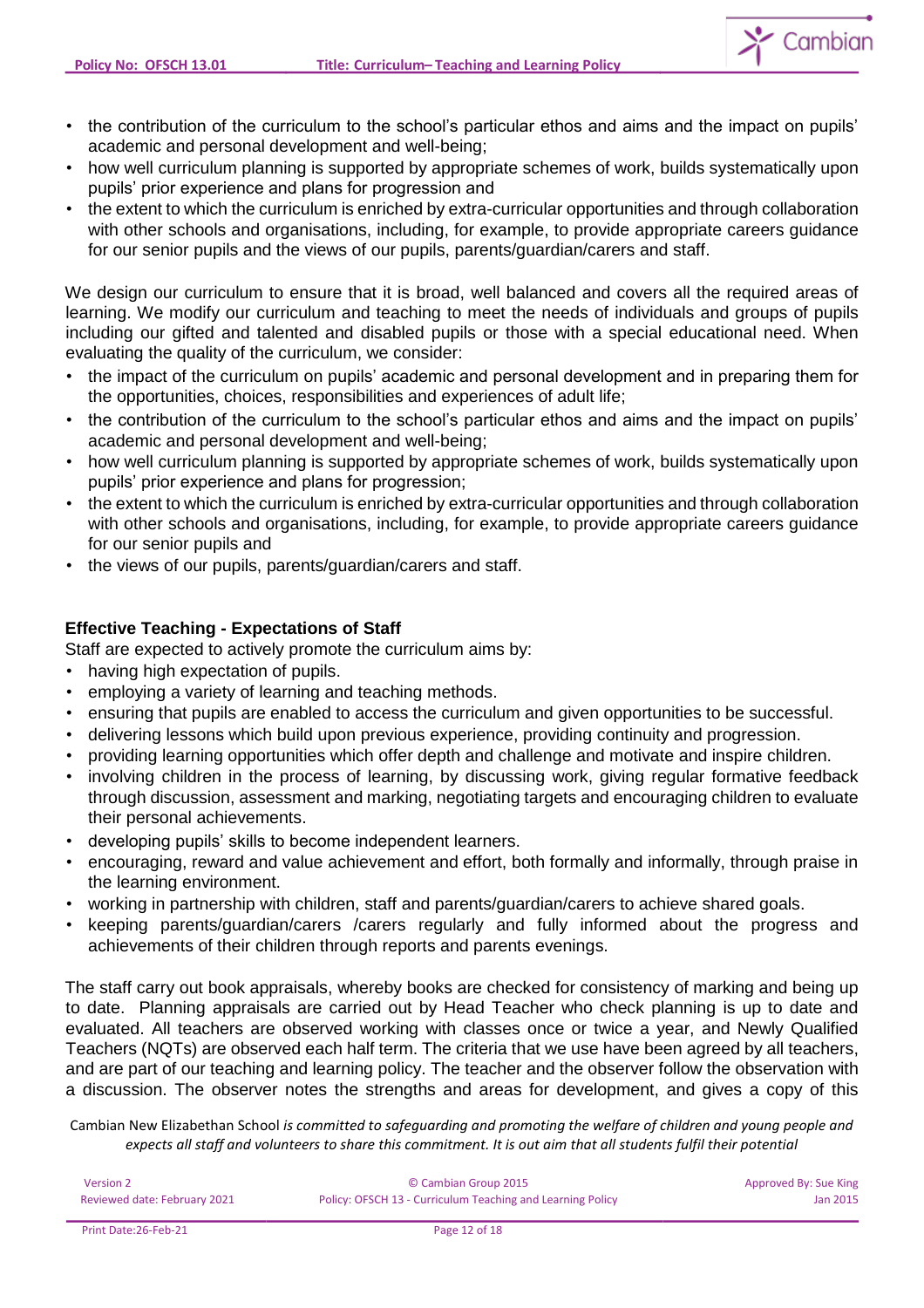

information to the teacher. The Head Teacher uses the information gained from this monitoring process to help identify common development points which can be addressed in the school's training programme for continuing professional development.

Direct observation **must** be supplemented by a range of other evidence to enable inspectors to evaluate the impact that teaching has had on pupils' learning. Such additional evidence should include:

- observing some lessons jointly with senior staff before discussing them also with the teacher who has been observed;
- discussing with pupils the work they have done and their experience of teaching and learning over longer periods;
- discussing teaching and learning with staff;
- taking account of the views of pupils, parents/guardian/carers and carers, staff and placing authorities, where appropriate;
- taking account of the school's own evaluations of the quality of teaching and its impact on learning and
- scrutinising the standard of pupils' work, noting:
- how well and frequently marking and assessment are used to help pupils to improve their learning
- the level of challenge provided.

# **Effective learning**

We acknowledge that people learn in many different ways, and respond best to different types of input (visual, auditory and kinaesthetic); we must therefore deliver teaching in different ways to address the needs of all our learners. Our Schemes of work are designed to bring the curriculum to life and are interpreted creatively by teachers to inspire and challenge pupils. We ensure the best possible environment for learning by developing a positive atmosphere in which Pupils feel safe and feel they belong, in which they enjoy being challenged, but in which they enjoy learning, and know that they will succeed (because they know the challenge will have been set at the right level). We provide small class sizes which ensure that each pupil's individual strengths, talents and aptitudes are nurtured and developed. All teaching is structured to maximise learning opportunities and lessons are planned in accordance with the following principles:

- the teaching should build on previous learning ;
- the teacher should explain the learning objectives, and why the lesson is important;
- it should allow pupils to see the links within learning;
- the lesson should be presented in a range of styles;
- it should allow opportunities for the Pupils to build up their own understanding through various activities; • it should allow opportunities for the Pupils to review what has been learnt;
- it should have built-in opportunities for feedback to the Pupils, celebrating success and reviewing learning strategies;
- the teaching should indicate what the next step in the learning will be.

We encourage pupils to take responsibility for their own learning, to be involved as far as possible in reviewing the way they learn, and to reflect on how they learn – what helps them learn and what makes it difficult for them to learn. Assessment and marking are an integral part of the teaching and learning process. As outlined in the Assessment and Marking Policy, informal formative assessment takes place continuously in the classroom and comprises of:

- well understood learning objectives which are shared with the Pupils
- sharing or creating learning outcomes with the Pupils to make them partners in their learning;
- plenaries being used as assessment opportunities:

| Version 2                    | © Cambian Group 2015                                       | Approved By: Sue King |
|------------------------------|------------------------------------------------------------|-----------------------|
| Reviewed date: February 2021 | Policy: OFSCH 13 - Curriculum Teaching and Learning Policy | Jan 2015              |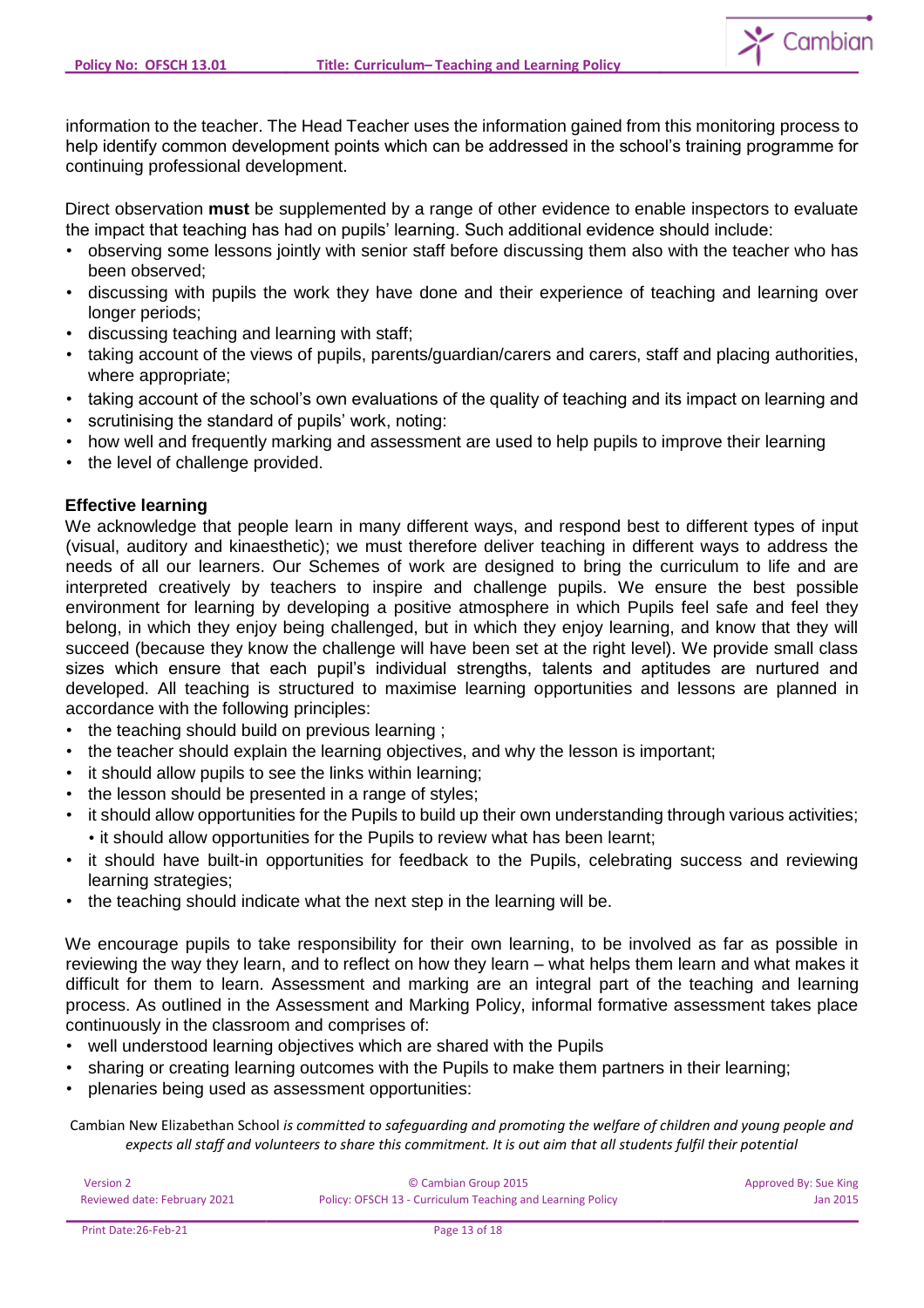

- effective teacher questioning;
- observations of learning;
- analysing and interpreting evidence of learning to inform future planning;
- sensitive and positive feedback to Pupils;
- individual target setting: SMART (specific, measureable, assessable, realistic and given in time);
- Pupils understanding how well they are doing and how they can improve.

### **Effective Planning**

The curriculum must be seen as the major component of a pupil's education that, together with the pastoral care and the co-curricular activities offered, helps pupils to develop a wide range of key and transferable skills so that they leave Cambian New Elizabethan School equipped to become valuable members of society. Our planned curriculum activities are organised in order to promote learning and personal growth and development. We aim to provide a challenging and stimulating curriculum which encourages an enthusiasm and love for learning, intellectual curiosity, creativity, personal growth and development. When teaching we focus on motivating the Pupils and building on their skills, knowledge and understanding of the curriculum, so that they reach the highest level of personal achievement. We use the school curriculum plan to guide our teaching. This sets out the aims, objectives and values of the school and details what is to be taught to each year group. We base our teaching on our knowledge of the Pupils' level of attainment. Teachers make ongoing assessments of each Pupil's progress, and they use this information when planning their lessons. It enables them to take into account the abilities of all their Pupils. Our prime focus is to develop further the knowledge and skills of the Pupils. We strive to ensure that all tasks set are appropriate to each Pupil's level of ability.

When planning work for Pupils with special educational needs we give due regard to information and targets contained in the Pupils' Personal Learning Programmes. Teachers modify teaching and learning as appropriate for Pupils with disabilities. We value each child as a unique individual, and teachers are familiar with the relevant equal opportunities legislation covering race, gender and disability. We strive to meet the needs of all our Pupils, and to ensure that we meet all statutory requirements related to matters of inclusion. We have high expectations of our Pupils, and we believe that their work here at Cambian New Elizabethan School is of the highest possible standard. We set academic targets for the Pupils in each academic year and we share these targets with Pupils and their parents/guardian/carers. We review the progress of each Pupil at the end of term. Our lessons have clear learning objectives. Our lesson plans contain information about the tasks to be set, the resources needed, and the way we assess the Pupils' work. We evaluate all lessons so that we can modify and improve our teaching in the future

# **Children with Additional and Special Educational Needs and Disabilities (SEND): The curriculum and the work of the Teaching and Learning personnel**

Our curriculum is designed to provide access and opportunity for all children in the Junior and Senior School. If we think it necessary to adapt the curriculum to meet the needs of individual children, then we do so only after parents/guardian/carers have been consulted.

If a child has a special need, our school complies with all legislative and best practice requirements to meet these individual needs. If a child displays signs of having special needs, the teacher makes an assessment in consultation with the Deputy Head of this need and in most instances is able to provide resources and educational opportunities that meets the child's needs within the teaching group. If a child's need is more severe, consideration is given to involving appropriate external agencies and special support

| <b>Version 2</b>             | © Cambian Group 2015                                       | Approved By: Sue King |
|------------------------------|------------------------------------------------------------|-----------------------|
| Reviewed date: February 2021 | Policy: OFSCH 13 - Curriculum Teaching and Learning Policy | Jan 2015              |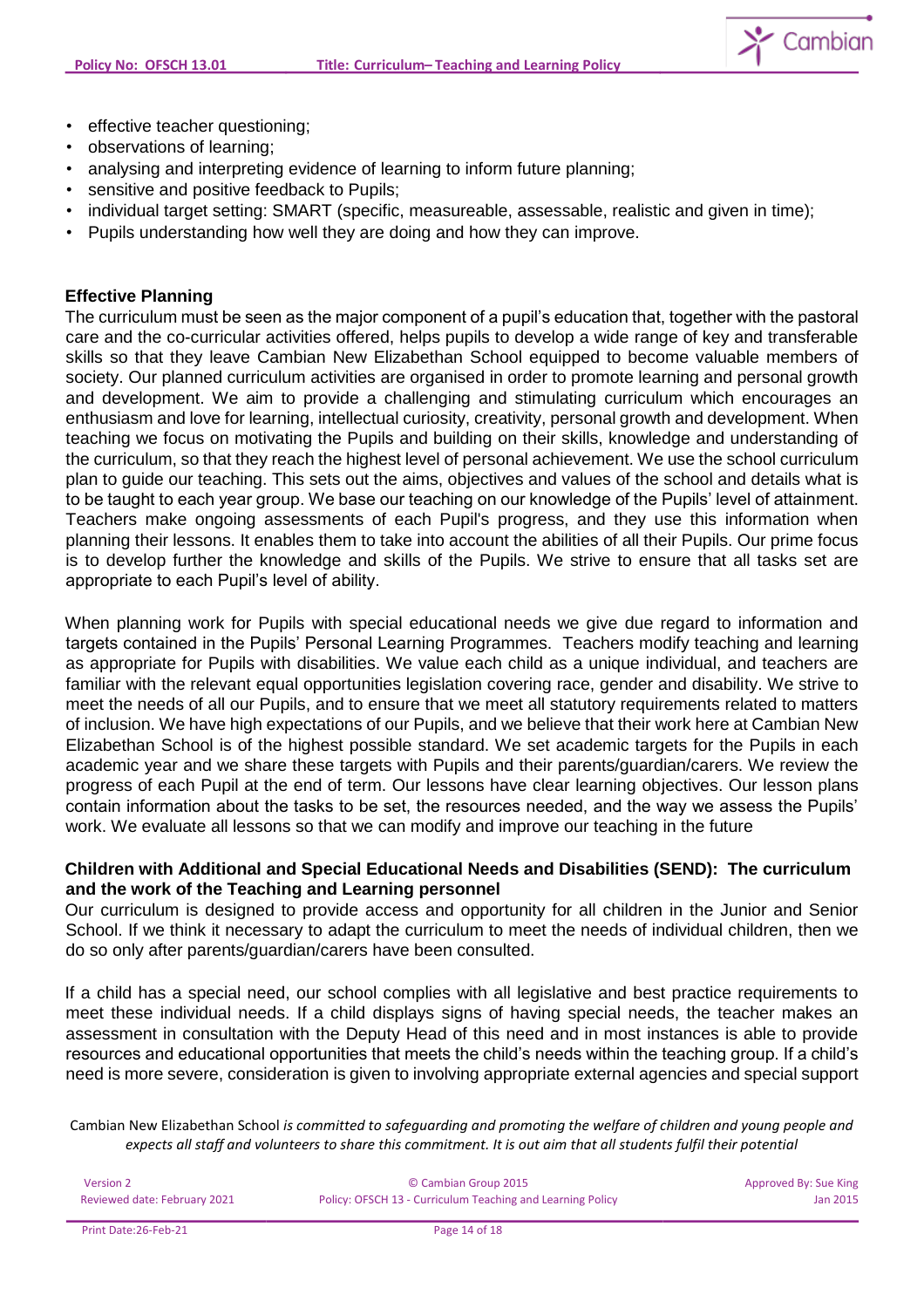

teachers. We always provide additional resources and support for children with learning difficulties and/or disabilities.

The school provides an Individual Educational Plan (IEP) for each of the children who are on the special needs register. This sets out the nature of the special need, and outlines how the school will aim to address the need. It also sets out targets for improvement, so that we can review and monitor the progress of each child at regular intervals. Where a Pupil has a statement, the SENCO liaises with the child's teachers to ensure that the education he or she receives fulfils its requirements and participates fully in the annual review.

# **Pupils with an Educational Healthcare Plan (EHCP) - please also refer to our** *Special Educational Needs and Disabilities Policy*

Should a Pupil be in receipt of a EHCP, we will provide an education that meets their needs as specified by their EHCP.

### **English as an Additional Language (EAL)**

We are committed to providing Pupils with the necessary support and teaching who require English as an additional language. To this end there is a policy in place and established practices implemented by the school.

### **Learning outside the classroom - Educational visits/off-site activities**

Integral to our curriculum is a wide range of educational experiences that extend beyond the classroom door. The Cambian New Elizabethan School curriculum offers a series of educational journeys that deepen the Pupils' understanding of the world around them. Trips extend Pupils' knowledge of past and present. When the children move to the Senior School they have the opportunity for educational visits further afield. Our experience is that Pupils forge strong bonds of friendship during the trips, and their respect for one another grows as a result of sharing the experiences.

### **Homework**

The school sets homework as appropriate. Often the most valuable homework a child can do are activities outside of the school curriculum. We encourage our students to read at home and participate in any clubs and activities that are local to their area and appropriate to their needs.

### **Careers guidance - please also refer to our** *vocational policy*

Pupils at Cambian New Elizabethan School are supported in their preparation for formal examinations at various stages of their education. They receive specific support in Study Skills that includes guidance on revision technique, making notes, examination technique and management of stress. Pupils are encouraged to learn about their own academic strengths and weaknesses and the type of learning method that best suits them as an individual. Whilst we do not specifically instigate careers guidance until Year 9, we provide opportunities for Pupils to understand the world of work and the promotion of their economic wellbeing. There are talks from professionals in various fields as well as visits to places of employment and manufacture. Through visiting speakers Pupils receive motivational and inspirational guidance that will help them in their current and future endeavours. Pupils receive interview training at the appropriate stage. These are a few of the ways in which Pupils are prepared for the future beyond Cambian New Elizabethan School.

| Version 2                    | © Cambian Group 2015                                       | Approved By: Sue King |
|------------------------------|------------------------------------------------------------|-----------------------|
| Reviewed date: February 2021 | Policy: OFSCH 13 - Curriculum Teaching and Learning Policy | Jan 2015              |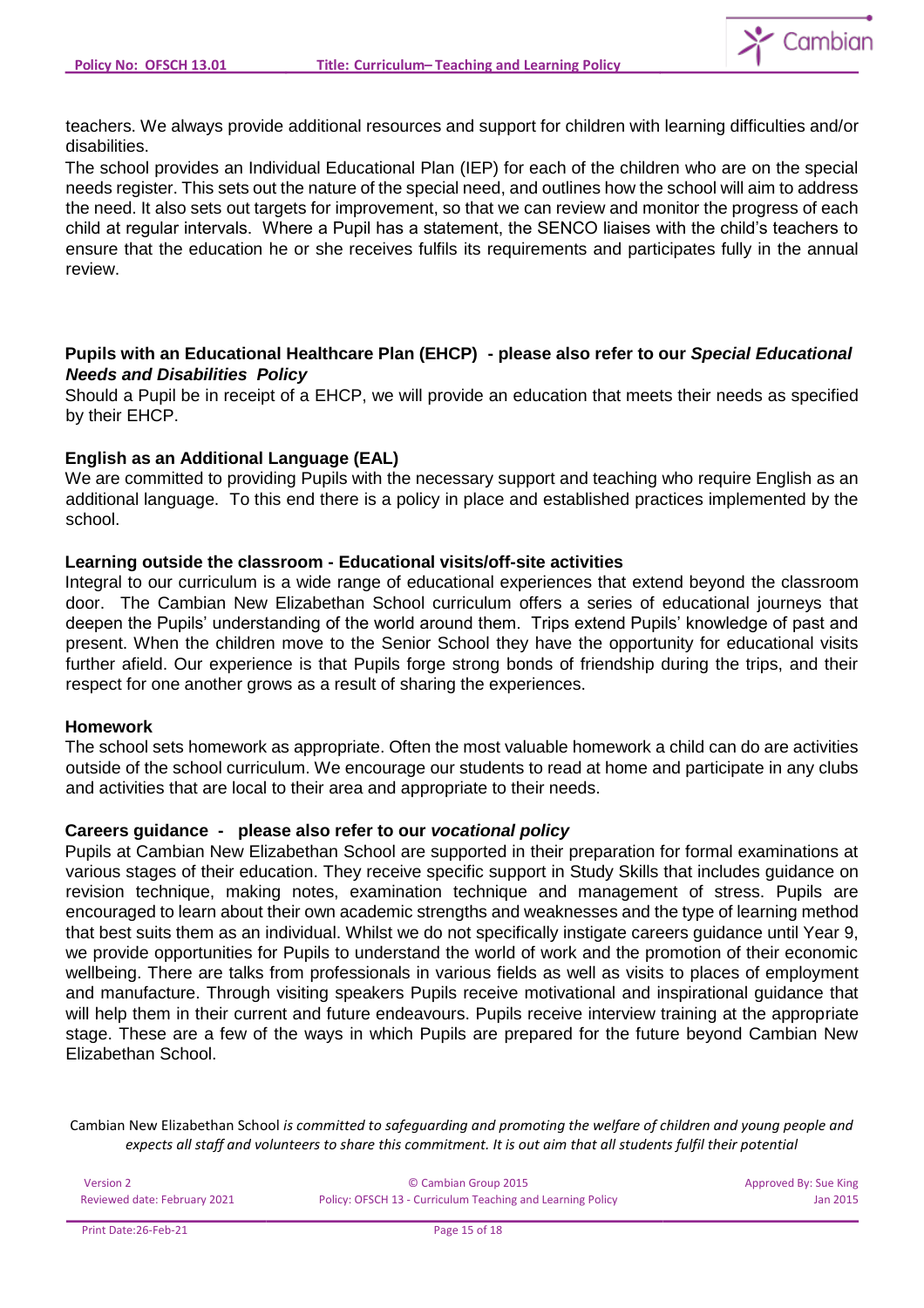

# **Communication with Parents/Guardian/Carers**

We believe that parents/guardian/carers and guardians have a fundamental role to play in helping Pupils to learn. We do all we can to inform parents/guardian/carers and guardians about what and how their children are learning by:

- holding meetings with parents/guardian/carers' to explain our school strategies;
- sending information to parents/guardian/carers at the start of each term in which we outline the topics that the Pupils will be studying during that term at school;
- sending regular reports to parents/guardian/carers in which we explain the progress made by each child and indicate how the child can improve further;
- explaining to parents/guardian/carers how they can support their Pupils with homework. We suggest support for older Pupils with their projects and investigative work;
- posting information on the parents/guardian/carers and public pages of the school website;
- being available we have an open door policy;
- strong lines of communication with parents/guardian/carers living overseas.

We believe that parents/quardian/carers have the responsibility to support their Pupils and the school in implementing school policies. We would like parents/guardian/carers to:

- ensure that their child has the best attendance and punctuality record possible;
- do their best to keep their child healthy and fit to attend school;
- inform school if there are matters outside of school that are likely to affect a child's performance or behaviour at school;
- promote a positive attitude towards school, staff and learning in general.

### **Concerns and complaints**

Parents/guardian/carers who have concerns about any aspect of the curriculum should discuss these with the Head Teacher. The School has a Complaints Procedure in place, which is on the website or available from Reception at the school.

### **Evaluation and Monitoring**

Evaluation is measured against a range of indicators, which include whole school and individual pupil indicators.

*Whole school indicators include:* examination results, destination of school leavers and inspections

*Individual pupil indicators:* development of positive self-image, progression in the skills of numeracy, literacy, self-expression and ICT, an appreciation of the natural and man-made world, increasing independence, self-motivation and self-discipline, an appreciation of human aspirations and achievements, an ability to work together in co-operative groups and an acquisition of the appropriate life skills.

*The curriculum, academic excellence and public examination.* Whilst accepting the need to prepare our Pupils for further education, we strive to ensure that the pursuit of our goals, aims and objectives are consistent with achieving the goals set out in this policy. Individual pupil attainment is also monitored through the classroom monitor system which is used by the whole school. This allows records of pupil attainment along with evidence to be electronically recorded against National curriculum targets.

### **Subjects Offered at Cambian New Elizabethan School.**

| Version 2                    | © Cambian Group 2015                                       | Approved By: Sue King |
|------------------------------|------------------------------------------------------------|-----------------------|
| Reviewed date: February 2021 | Policy: OFSCH 13 - Curriculum Teaching and Learning Policy | Jan 2015              |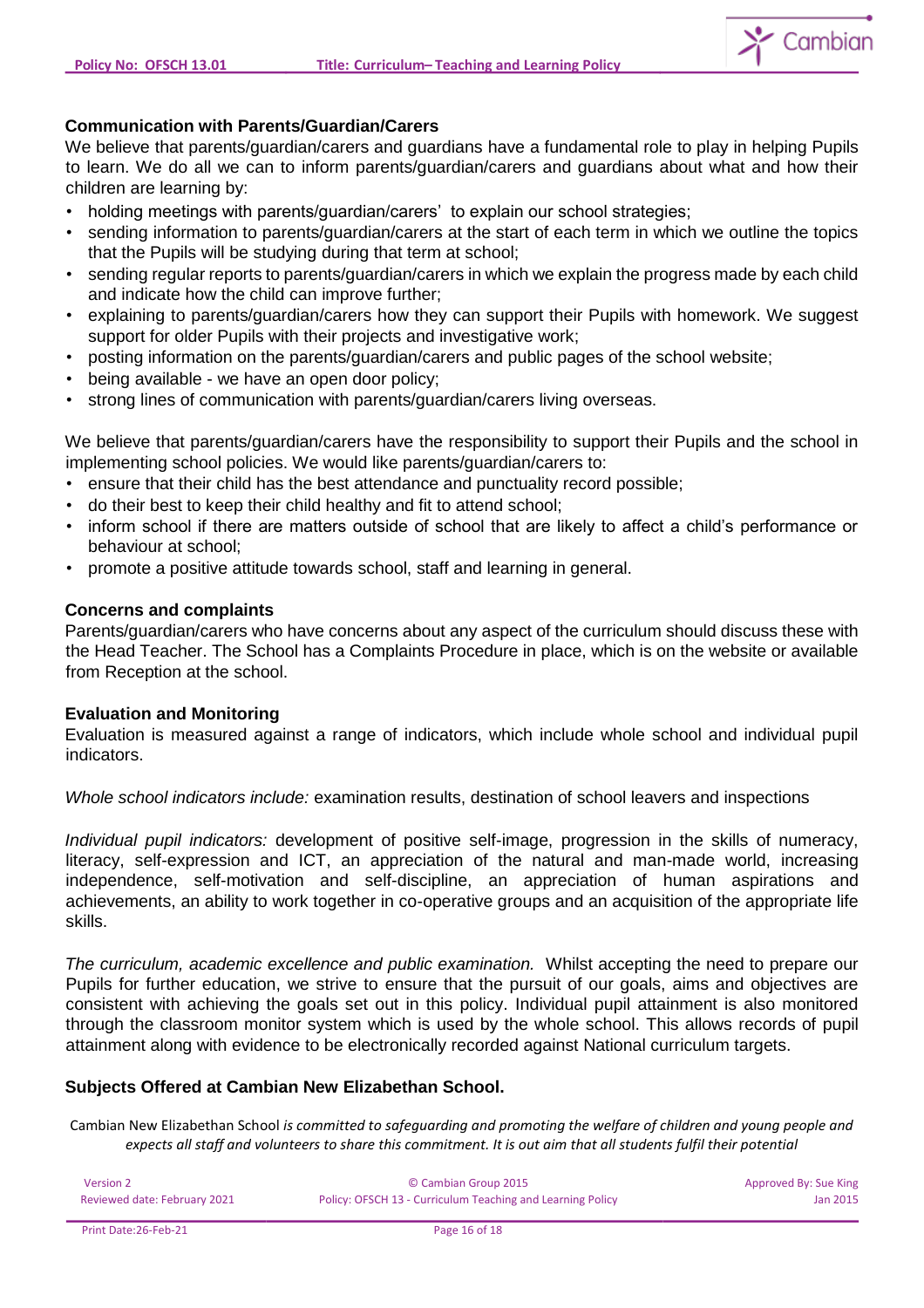

Pupils follow a broad curriculum at all 'Key Stages', enabling them to acquire skills in thinking, speaking and listening, literacy and numeracy and gain experience in scientific, technological, social, physical, and aesthetic and creative education.

### **KS2 (7-11 years, Yrs 3-6 inc.)**

All pupils study the core subjects English, Mathematics and Science. All pupils take Geography, History, ICT, Art, Music, Drama, Design and Technology, ICT, Physical Education, Religious Education and Personal, Social, Health and Citizenship Education and a Modern Foreign Language. Some students in this Key Stage are taught through an EYFS style, which has been introduced, to suit their needs better.

### **Key Stage 3 (11-14 years, Yrs 7-9 incl.)**

All pupils will study the same curriculum as in KS1&2 with the addition of combined science and if appropriate for individual children another Modern Foreign Language. Pupils from Key Stage 3 onwards will also have access to ESafety tutorials, CEOP presentations and issues around Safeguarding. In addition to this students study have access to a creative module.

# **Key Stage 4 (14-16 years old, Yrs 10 & 11)**

Pupils at Key Stage 4 follow a diverse range of subjects. These include, where appropriate: GCSE. We are very conscious that young people with special needs are often not extended to achieve their potential. In our school, we are determined that every opportunity will be available for children to make progress.

Cambian New Elizabethan School will also offer a variety of portfolio and internally assessed courses which can be used to accredit any projects or to offer those pupils who may struggle at GCSE Exams and work to that standard. The list below is a basic overview of what the school will offer its Key Stage 4/5 pupils but is not exhaustive.

- GCSE English, Mathematics, Science, Geography,
- BTec Modules
- Entry Level Certificates in a variety of subjects where the appropriate for the student.
- Edexcel Functional Skills in Literacy, Numeracy and ICT will also be offered from Entry Level to Level 2.
- NCFE courses as appropriate

We work closely with Abberley Care farm to deliver short course ASDAN qualifications in a variety of modules. The modules studied are decided on via collaboration between Cambian New Elizabethan School and Abberley Care farm, these modules are chosen dependent on student need.

### **Key Stage 5**

Pupils are given a wider based curriculum focusing on their progress towards independence and preparing them for the work of work/ further education.

Links with local careers advisors and training providers will be made through the school and part of pupils' timetables will involve CV building, volunteer work and visiting follow on provision.

We aim to tailor the needs of the curriculum to the individual concerned.

Students currently follow a bespoke curriculum including the following accredited courses

| Version 2                    | © Cambian Group 2015                                       | Approved By: Sue King |
|------------------------------|------------------------------------------------------------|-----------------------|
| Reviewed date: February 2021 | Policy: OFSCH 13 - Curriculum Teaching and Learning Policy | Jan 2015              |